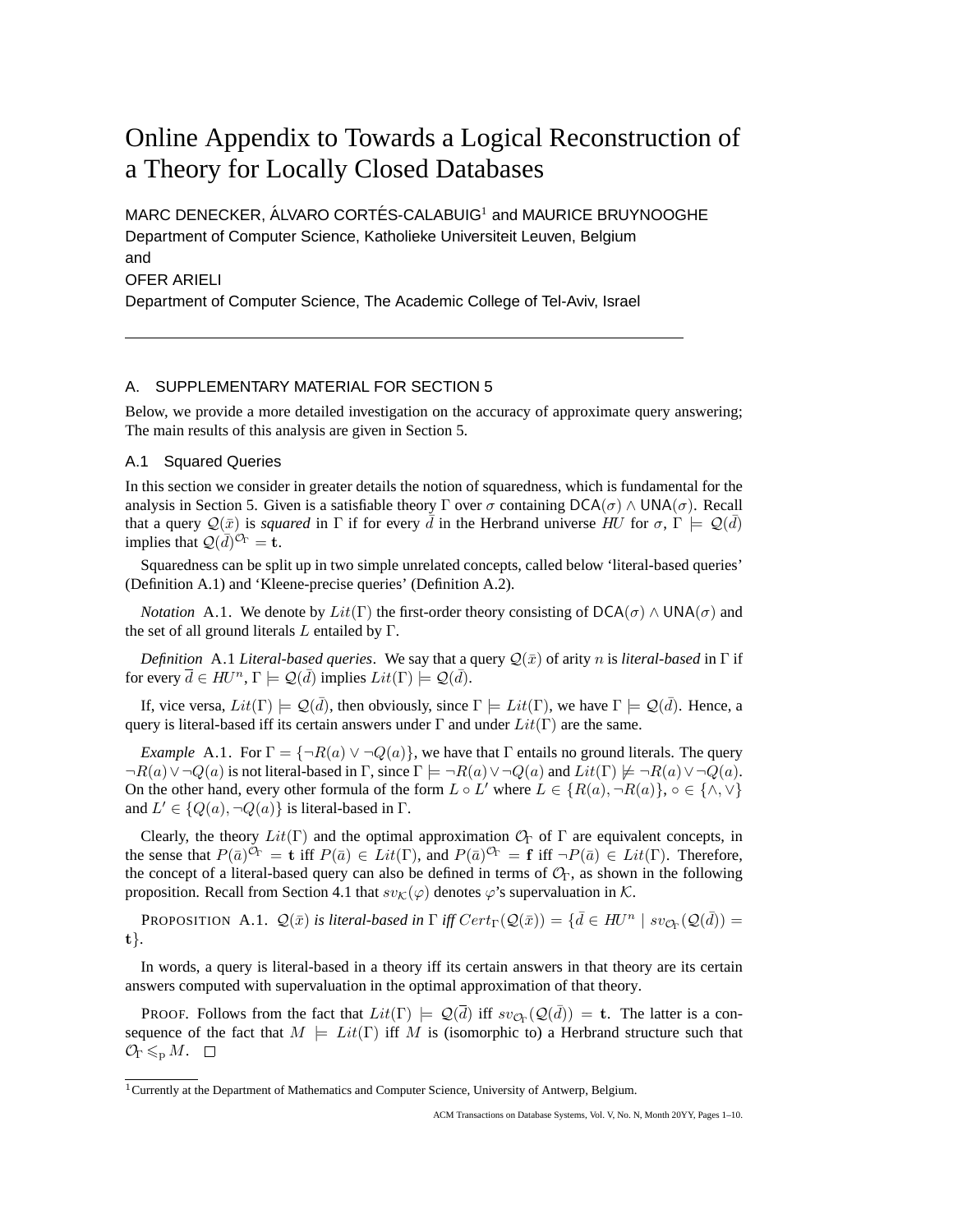Note the similarity to Proposition 29, which uses Kleene's three-valued truth assignment while the proposition above uses supervaluation. An interesting class of queries is when both truth assignments coincide.

*Definition* A.2 *Kleene-precise queries*. We say that a query  $\mathcal{Q}(\bar{x})$  of arity n is *Kleene-precise* in a three-valued structure K with domain Dom if for each  $\bar{d} \in Dom^n$ ,  $sv_K(Q(\bar{d})) = \mathbf{t}$  implies  $\mathcal{Q}(\overline{d})^{\mathcal{K}}=\mathbf{t}.$ 

Since supervaluation is more precise than standard Kleene truth assignment, it follows that a query is Kleene-precise iff  $Cert_{\mathcal{K}}(\mathcal{Q}(\bar{x})) = \{ \bar{d} \in Dom^n \mid sv_{\mathcal{K}}(\mathcal{Q}(\bar{d})) = \mathbf{t} \}$ , i.e., its certain answers under standard Kleene truth assignment and supervaluation coincide.

*Example* A.2. The concepts of literal-based and Kleene-precise queries are unrelated. For example,  $P(a) \vee \neg P(a)$  is literal-based in each theory but not Kleene-precise in K if  $P(a)^{\mathcal{K}} = \mathbf{u}$ . The query  $P(a) \vee Q(a)$  is not literal-based in the theory  $\{P(a) \vee Q(a)\}$  but  $P(a) \vee Q(a)$  is Kleeneprecise in every K. The query  $P(a) \wedge \neg P(a)$  is literal-based in every theory and Kleene-precise in every structure.

The following proposition connects the above concepts to each other.

PROPOSITION A.2. A query  $\mathcal{Q}(\bar{x})$  *is squared in*  $\Gamma$  *iff*  $\mathcal{Q}(\bar{x})$  *is literal-based in*  $\Gamma$  *and Kleeneprecise in*  $O_Γ$ .

PROOF. For every  $\Gamma$  and  $\mathcal{Q}(\bar{x})$ , the following inequalities hold:

 $Cert_{\Gamma}(\mathcal{Q}(\bar{x})) \supseteq {\bar{d} \in H\!U^n \mid sv_{\mathcal{O}_{\Gamma}}(\mathcal{Q}(\bar{d})) = \mathbf{t}} \supseteq Cert_{\mathcal{O}_{\Gamma}}(\mathcal{Q}(\bar{x})).$ 

If  $\mathcal{Q}(\bar{x})$  is literal-based in  $\Gamma$  and Kleene-precise in  $\mathcal{O}_{\Gamma}$ , the inequalities turn into equalities. Conversely, if  $\mathcal{Q}(\bar{x})$  is squared, the three terms are equal, and it follows that the query is literal-based and Kleene-precise.  $\square$ 

We now present simple conditions for literal-based and Kleene-precise queries.

PROPOSITION A.3. A query  $Q(\bar{x})$  *is Kleene-precise in*  $\mathcal{O}_{\Gamma}$  *and literal-based (and hence squared) in*  $\Gamma$  when it is of the form  $\forall \bar{y} : (C_1 \vee \cdots \vee C_n)$ , where each  $C_i$  is a conjunction such that (i) each *non-literal conjunct*  $C_{i_k}$  *of*  $C_i$  is build from predicates that are two-valued in  $\mathcal{O}_\Gamma$  and (ii) the set of *conjunctions is mutually exclusive*<sup>2</sup> *with respect to*  $O<sub>Γ</sub>$ *.* 

PROOF. Let us start by observing that since  $\Gamma$  contains  $DCA(\sigma) \wedge UNA(\sigma)$ , a formula  $\forall \bar{y} : \varphi$  is literal-based in Γ if  $\varphi$  is literal-based in Γ. Likewise, it is Kleene-precise in  $\mathcal{O}_\Gamma$  if  $\varphi$  is Kleene-precise in  $\mathcal{O}_\Gamma$ . Hence, it suffices to prove the proposition for the case that  $\mathcal{Q}(\bar{x})$  is of the form  $C_1 \vee \cdots \vee C_n$ .

Nothing is to be proved for those  $\bar{d}$  such that  $\Gamma \not\models \mathcal{Q}(\bar{d})$ . Since each pair  $C_i[\bar{x}], C_j[\bar{x}]$  of  $\mathcal{Q}(\bar{x})$  is mutually exclusive in  $\mathcal{O}_\Gamma$ ,  $\Gamma \models \mathcal{Q}(\bar{d})$  implies there is exactly one  $C_i$  such that  $\Gamma \models C_i[\bar{d}]$ . For each conjunct  $C_{i_k}$  of this  $C_i$ , we have also  $\Gamma \models C_{i_k}[\bar{d}]$ . When  $C_{i_k}[\bar{d}]$  is a literal, it is true in  $\mathcal{O}_\Gamma$ ; when it is not a literal, it is two-valued in  $\mathcal{O}_\Gamma$ , hence it is also true in  $\mathcal{O}_\Gamma$ . So, all conjuncts  $C_{i_k}[\bar{d}]$  are true in  $\mathcal{O}_\Gamma$  and hence also  $C_i[\bar{d}]$  and  $\mathcal{Q}(\bar{d})$  are true in  $\mathcal{O}_\Gamma$ . It follows that the query is squared.

*Example* A.3. Some trivial examples show that disjunctions or existentially closed formulas may not be literal-based, even if their component formulas are literal-based: the query  $P(a) \vee P(b)$  is not literal-based in the theory  $\{P(a) \lor P(b)\}$  and  $\exists x : P(x)$  is not literal-based in the theory  $\{\exists x : P(x)\}.$ 

*Example* A.4. Here is a query that illustrates that existential quantified formulas are not necessarily Kleene-precise, even if its components are:

$$
\varphi := \exists x : (P(x) \land Q(a) \lor \neg P(x) \land \neg Q(a))
$$

<sup>2</sup> In the sense of Definition 20.

ACM Transactions on Database Systems, Vol. V, No. N, Month 20YY.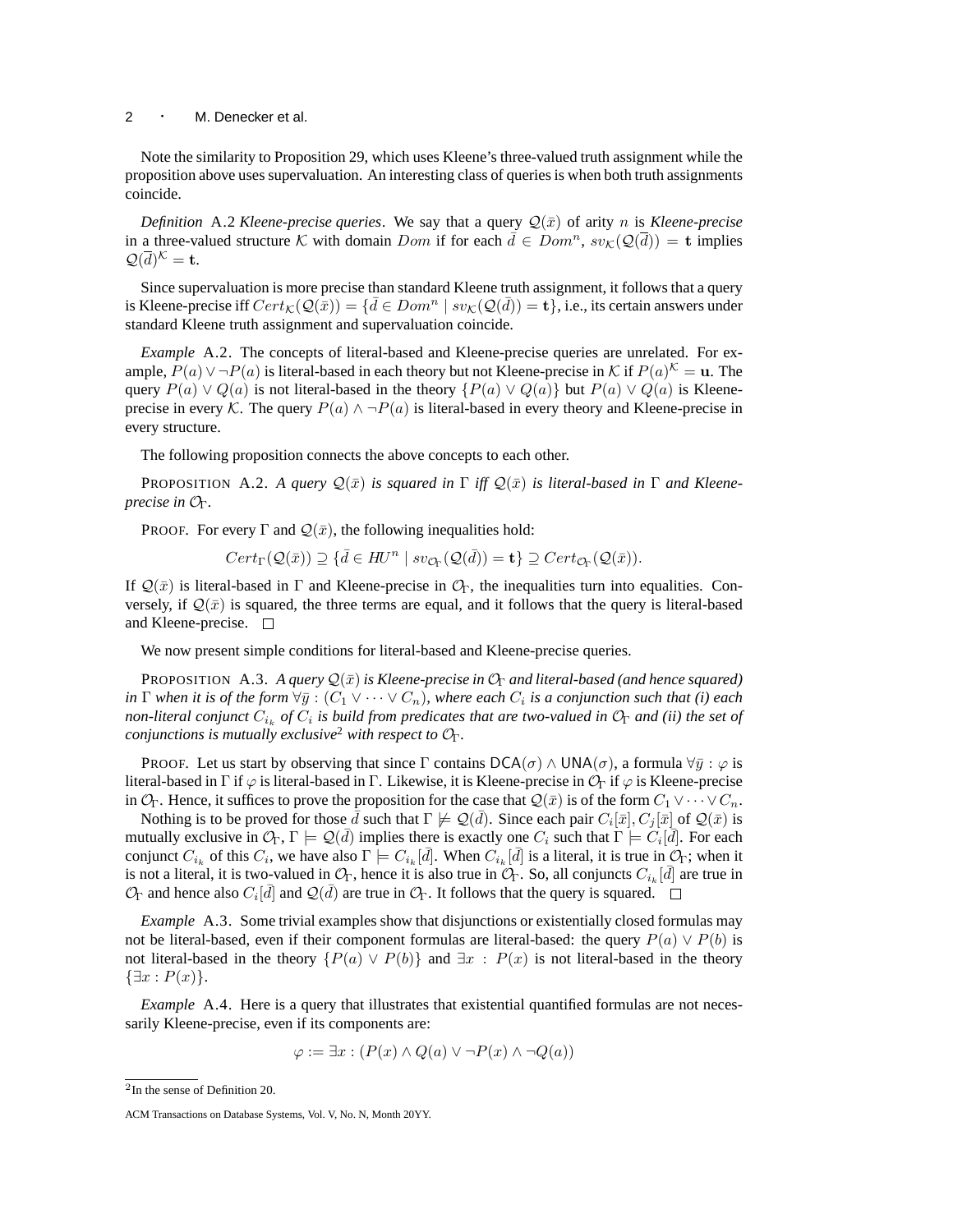Consider the structure K with domain  $\{a, b\}$  and such that  $P(a)^{\mathcal{K}} = \mathbf{t}$ ,  $P(b)^{\mathcal{K}} = \mathbf{f}$  and  $Q^{\mathcal{K}}(a) = \mathbf{u}$ . Since  $P^{\mathcal{K}}$  is two-valued, the two disjuncts are mutually exclusive, hence the subformula  $P(x) \wedge$  $Q(a) \vee \neg P(x) \wedge \neg Q(a)$  satisfies the condition of Proposition A.3. Still, it holds that  $sv_{\mathcal{K}}(\varphi) = \mathbf{t} \neq$  $\varphi^{\mathcal{K}} = \mathbf{u}.$ 

**PROPOSITION** A.4. Let  $\mathcal{Q}(\bar{x})$  be a query such that each predicate P that has positive and nega*tive occurrences in*  $\mathcal{Q}(\bar{x})$  *is two-valued in* K. Then  $\mathcal{Q}(\bar{x})$  *is Kleene-precise in* K.

PROOF. Let  $\bar{d}$  be an arbitrary tuple of domain elements. We need to show that for  $\varphi = \mathcal{Q}(\bar{d})$ ,  $sv_{\mathcal{K}}(\varphi) = \varphi^{\mathcal{K}}$ . Since  $\varphi^{\mathcal{K}} \leq_{p} sv_{\mathcal{K}}(\varphi)$ , it suffices to show that  $\varphi^{\mathcal{K}} = u$  implies  $sv_{\mathcal{K}}(\varphi) = u$ . Assume that  $\varphi^{\mathcal{K}} = \mathbf{u}$ . We construct two-valued structures  $K, K' \geq_{\mathrm{p}} \mathcal{K}$  in the following way:

- —K is the two-valued extension of K which maps each unknown atom  $P(\bar{a})$  of K to t if P occurs positively in  $\varphi$  and to f otherwise.
- —For K' the inverse strategy is followed and it maps unknown atoms  $P(\bar{a})$  to f if P occurs positively, and to t otherwise.

To show that  $sv_{\mathcal{K}}(\varphi) = \mathbf{u}$ , we prove that  $\varphi^{K'} = \mathbf{f}$  and  $\varphi^{K} = \mathbf{t}$ , by induction on the structure of  $\varphi$ . Recall that  $\varphi^{\mathcal{K}} = \mathbf{u}$ .

- —Assume that  $\varphi = P(\bar{a})$ . Then, since P occurs positively,  $P(\bar{a})^K = \mathbf{t}$  and  $P(\bar{a})^{K'} = \mathbf{f}$ .
- —If  $\varphi = \phi \wedge \psi$  then one conjunct is unknown and the other is true or unknown. It follows from the induction hypothesis, that both conjuncts are true in  $K$  and at least one is false in  $K'$ . Hence,  $(\phi \wedge \psi)^K = \mathbf{t}$  and  $(\phi \wedge \psi)^{K'} = \mathbf{f}$ .
- —The cases of disjunction, and universal and existential quantifiers can be proved in a similar way.
- —Assume that  $\varphi = \neg \phi$ . In that case,  $\phi^{\mathcal{K}} = u$  and  $\phi$  is a formula in which the polarities of all predicates are switched. By switching the roles of  $K$  and  $K'$  and applying the induction hypothesis, we obtain that  $\phi^K = \mathbf{f}$  and  $\phi^{K'} = \mathbf{t}$ . Consequently,  $\phi^K = \mathbf{t}$  and  $\phi^{K'} = \mathbf{f}$ .

#### $\Box$

*Note* A.1. Observe that this proposition implies that positive formulas as well as negative formulas are Kleene-precise. Also, the class of Kleene-precise formulas described in the proposition is closed under negation. This is not the case for Kleene-precise formulas in general. E.g., the query  $P(a) \wedge \neg P(a)$  is Kleene-precise in every three-valued structure in which  $P(a)$  is unknown while its negation  $\neg P(a) \vee P(a)$  is not.

A formula  $\mathcal{Q}(\bar{x})$  which is Kleene-precise but does not satisfy the syntactical conditions of Proposition A.3 can still be guaranteed to be squared if  $\Gamma$  satisfies additional conditions expressed in the following definition.

*Definition* A.3 *Atomical theories*. A theory (or formula) Γ is atomical in  $\sigma$  iff for each twovalued Herbrand  $\sigma$ -structure I such that  $\mathcal{O}_\Gamma \leq D I$ ,  $I \models \Gamma$ .

When  $\sigma$  is clear from the context we say that  $\Gamma$  is atomical.

PROPOSITION A.5. Let  $\Gamma$  *be a theory containing*  $DCA(\sigma) \wedge UNA(\sigma)$ *.*  $\Gamma$  *is atomical in*  $\sigma$  *iff*  $\Gamma$ *and* Lit(Γ) *are logically equivalent.*

It follows that in an atomical theory every query is literal-based. This leads to the following straightforward proposition.

PROPOSITION A.6. *If*  $\Gamma$  *is atomical, every Kleene-precise query*  $\mathcal{Q}(\bar{x})$  *in*  $\mathcal{O}_{\Gamma}$  *is squared in*  $\Gamma$ *.* 

The following proposition lists some common and simple cases of atomical formulas and theories.

ACM Transactions on Database Systems, Vol. V, No. N, Month 20YY.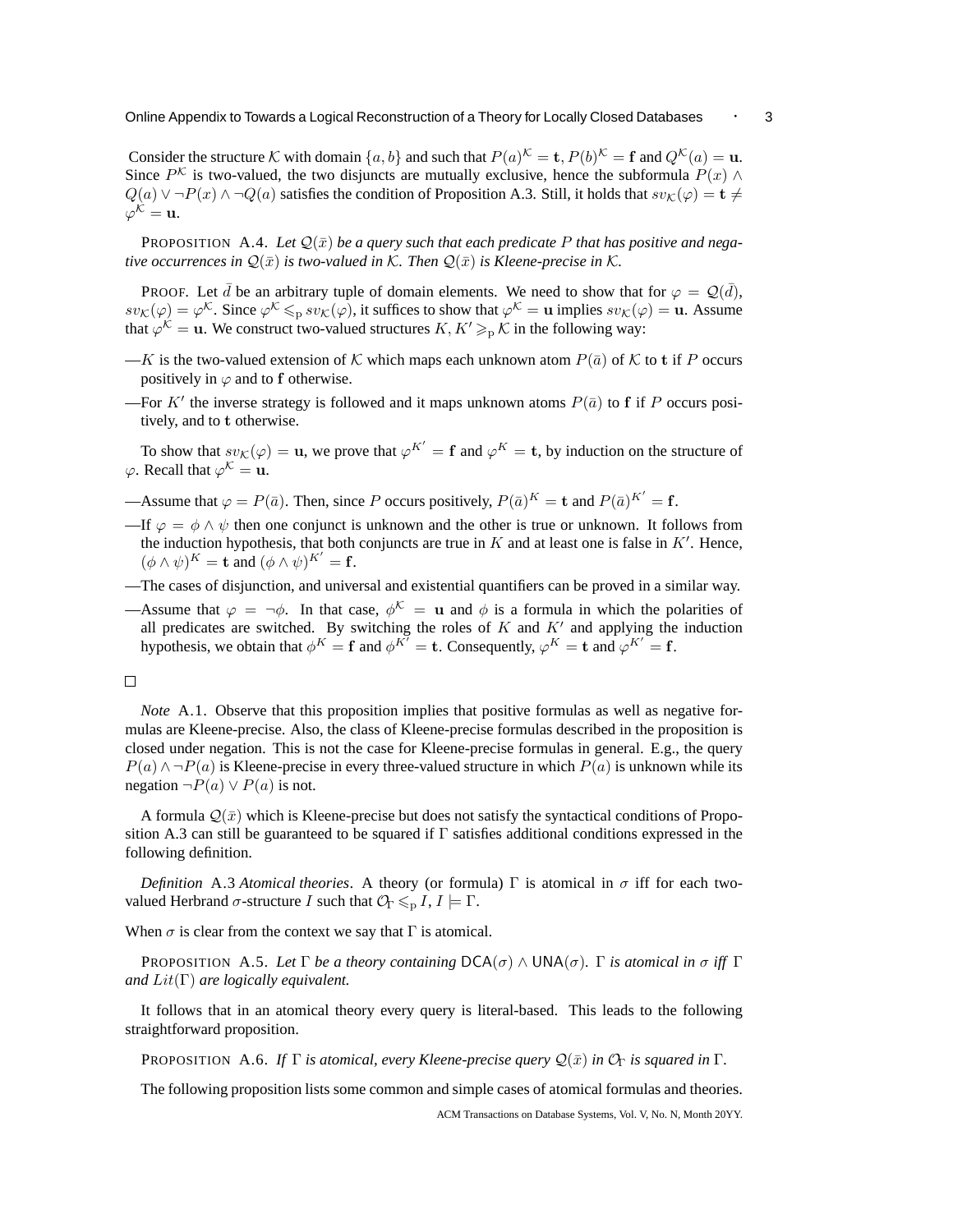## <sup>4</sup> · M. Denecker et al.

PROPOSITION A.7. *A literal is an atomical formula. A conjunction or a set of atomical formula's is atomical. The union of a set of atomical theories is atomical. If each ground instance*  $\varphi[\bar{d}]$  *is atomical, then*  $\forall \bar{x} : \varphi[\bar{x}]$  *is atomical. If* Γ *is an atomical formula that conveys CWI over*  $\varphi_1[\bar{x}],\ldots,\varphi_n[\bar{x}]$  and for each  $\bar{d}$ ,  $\psi[\bar{d}]$  is atomical in  $\sigma$ , then  $\Gamma \cup \{ \forall \bar{x} : (\psi \vee \varphi_1 \vee \cdots \vee \varphi_n) \}$  is *atomical.*

PROOF. All items of the proposition are straightforward with exception perhaps of the last one. The theory  $\Gamma \cup \{\psi[\bar{d}] \vee \varphi_1[\bar{d}] \vee \cdots \vee \varphi_n[\bar{d}]\}$  is clearly equivalent with  $\Gamma$  if there exists an i such that  $\Gamma \models \varphi_i[\bar{d}]$ , and with  $\Gamma \cup \{\psi[\bar{d}]\}\$  otherwise, i.e., if  $\Gamma \models \neg \varphi_i[\bar{d}]$  for each i. Both theories are atomical. The union of all these theories for all  $\bar{d}$  is also atomical. This theory is equivalent with  $\Gamma \cup \{ \forall \bar{x} : (\psi \vee \varphi_1 \vee \cdots \vee \varphi_n) \}. \quad \Box$ 

#### A.2 Application to Locally Closed Databases

According to Theorem 6 of Section 5, a query is optimally answered by our approximate query answering techniques, provided that one can prove (i) the squaredness of the query with respect to  $\mathfrak{D}$ , and (ii) the optimality of  $\mathcal{C}_{\mathfrak{D}}$  on the (potentially small) set of negatively occurring predicates. We analyse each of these conditions in turn.

A.2.1 *Proving squaredness of queries.* Syntactic conditions for squared queries can be derived from Proposition A.3 and Proposition A.4. However, we will be able to improve the results of these propositions by exploiting some additional properties of locally closed databases. Recall Definition 21 where we introduced  $Neg\mathcal{B}(Q(\bar{x})):= \prec_{\cup} \{P|P \in \mathcal{Q}(\bar{x})\}$ , the set of *negatively bound predicates* of a query  $Q(\bar{x})$ , and its complement  $Pos\mathcal{F}(Q(\bar{x}))$ , the set of *positive free predicates* of  $\mathcal{Q}(\bar{x})$ .

*Definition* A.4. Let  $\mathfrak{D}_{\mathcal{Q}}$  be the extension of  $\mathfrak{D} = (D, \mathcal{L})$  obtained by adding  $\mathcal{LCWA}(P(\bar{x}), \mathbf{t})$  to  $\mathcal{L}$ , for each predicate P that is positive free in  $\mathcal{Q}(\bar{x})$ .

**PROPOSITION** A.8.  $\mathcal{O}_{\mathfrak{D}} \leqslant_{p} \mathcal{O}_{\mathfrak{D}_{\mathcal{Q}}}$ . More specifically,  $P^{\mathcal{O}_{\mathfrak{D}_{\mathcal{Q}}}} = P^D$  if P is positive free in  $\mathcal{Q}(\bar{x})$ , and  $P^{\mathcal{O}_{\mathfrak{D}_{\mathcal{Q}}}} = P^{\mathcal{O}_{\mathfrak{D}}}$  otherwise.

PROOF. A positive free predicate P is a base predicate of  $\mathfrak{D}_{\mathcal{Q}}$  and hence,  $P^{\mathcal{O}_{\mathfrak{D}_{\mathcal{Q}}}} = P^D$ . The databases  $\mathfrak{D}_{\mathcal{Q}}|_{\mathcal{N}eg\mathcal{B}(\mathcal{Q}(\bar{x}))}$  and  $\mathfrak{D}|_{\mathcal{N}eg\mathcal{B}(\mathcal{Q}(\bar{x}))}$  coincide and have the same optimal approximations. Since  $Neg\mathcal{B}(Q(\bar{x}))$  is  $\prec$ -downward closed, the extendibility Lemma 1 entails  $P^{\mathcal{O}_{\mathfrak{D}}}$  $P^{\mathcal{O}_{\mathfrak{D}}}|_{Neg\mathcal{B}(\mathcal{Q}(\bar{x}))} = P^{\mathcal{O}_{\mathfrak{D}_{\mathcal{Q}}}|_{Neg\mathcal{B}(\mathcal{Q}(\bar{x}))}} = P^{\mathcal{O}_{\mathfrak{D}_{\mathcal{Q}}}},$  for each  $P \in \mathcal{N}eg\mathcal{B}(\mathcal{Q}(\bar{x})).$ 

PROPOSITION A.9. *If*  $\mathcal{Q}(\bar{x})$  *is squared in*  $\mathcal{D}_{\mathcal{Q}}$ *, then*  $\mathcal{Q}(\bar{x})$  *is squared in*  $\mathcal{D}$ *.* 

PROOF. Assume that  $\mathfrak{D} \models \mathcal{Q}(\bar{d})$ . Since a model of  $\mathfrak{D}_{\mathcal{Q}}$  is a model of  $\mathfrak{D}$ , we have  $\mathfrak{D}_{\mathcal{Q}} \models \mathcal{Q}(\bar{d})$ . The query  $\mathcal{Q}(\bar{x})$  is squared in  $\mathfrak{D}_{\mathcal{Q}}$ , hence  $\mathcal{Q}(\bar{d})^{\mathcal{O}_{\mathfrak{D}_{\mathcal{Q}}}} = \mathbf{t}$ . Now, observe that  $\mathcal{O}_{\mathfrak{D}}$  is an approximation of  $\mathfrak{D}_{\mathcal{Q}}$  that satisfies the condition on K in Proposition 30:  $P(\bar{a})^{\mathcal{O}_{\mathfrak{D}}} = \mathbf{t}$  iff  $P(\bar{a})^D = \mathbf{t}$ , and  $P^{\mathcal{O}_{\mathfrak{D}}} = P^{\mathcal{O}_{\mathfrak{D}_{\mathcal{Q}}}}$  if P occurs negatively in  $\mathcal{Q}(\bar{x})$ . It follows that  $Cert_{\mathcal{O}_{\mathfrak{D}}}(\mathcal{Q}(\bar{x})) = Cert_{\mathcal{O}_{\mathfrak{D}_{\mathcal{Q}}}}(\mathcal{Q}(\bar{x}))$ . Consequently,  $Q(\bar{d})^{\mathcal{O}_{\mathfrak{D}}} = \mathbf{t}$ . Thus,  $Q(\bar{x})$  is squared in  $\mathfrak{D}$ .

We now have all the basic material for proving the theorem about squaredness.

PROOF OF THEOREM 7. The theorem states:

A query  $\mathcal{Q}(\bar{x})$  is squared in  $\mathfrak{D}$  when it is of the form  $\forall \bar{y}: (C_1 \vee \cdots \vee C_n)$ , where each  $C_i$ is a conjunction such that (i) each non-literal conjunct  $C_{i_k}$  of the  $C_i$  consists of predicates which are either positive free in  $\mathcal{Q}(\bar{x})$  or two-valued in  $\mathcal{O}_{\mathfrak{D}}$ , and (ii) the set of conjunctions is mutually exclusive w.r.t.  $\mathcal{O}_{\mathfrak{D}}$ .

To prove it, observe that if a set of conjunctions is mutually exclusive with respect to  $\mathcal{O}_{\mathfrak{D}}$  then it is also mutually exclusive with respect to  $\mathcal{O}_{\mathfrak{D}_{\mathcal{Q}}}$ . This follows directly from  $\mathcal{O}_{\mathfrak{D}} \leq_p \mathcal{O}_{\mathfrak{D}_{\mathcal{Q}}}$ . The theorem follows then from Proposition A.3 and Proposition A.9.  $\Box$ 

ACM Transactions on Database Systems, Vol. V, No. N, Month 20YY.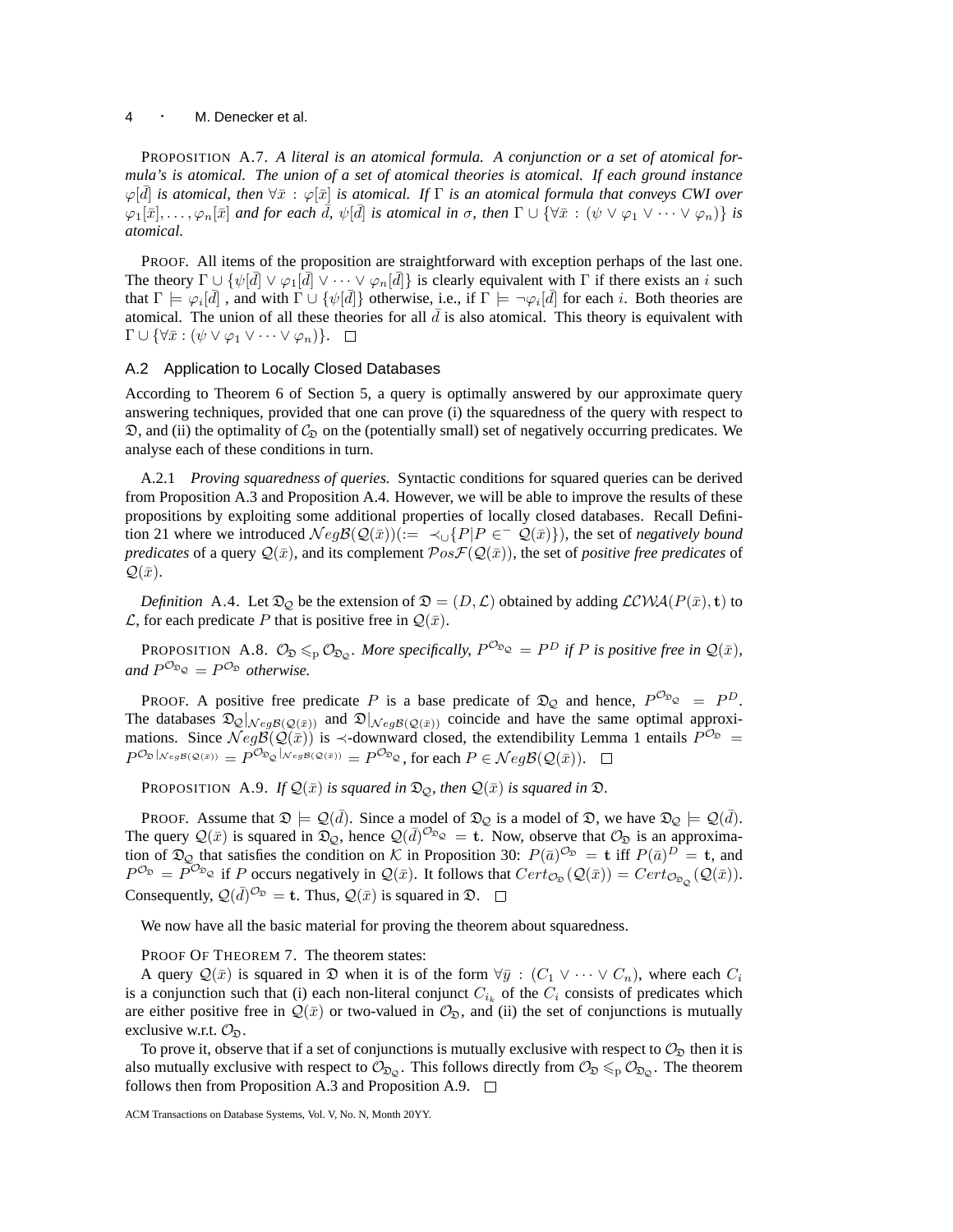*Note* A.2. Recall that since  $\mathcal{C}_{\mathfrak{D}} \leq \mathcal{O}_{\mathfrak{D}}$ , we can use  $\mathcal{C}_{\mathfrak{D}}$  to check two-valuedness of negatively bound predicates in  $\mathcal{O}_{\mathfrak{D}}$  and mutual exclusiveness of the set of conjunctions in  $\mathcal{O}_{\mathfrak{D}}$ .

The class of queries covered by Theorem 7 comprises conjunctions of literals, positive formulas, and more in general, decision tree-like queries in which the test formulas are two-valued in  $C_{\mathfrak{D}}$  (e.g., contain only base predicates of  $\mathfrak{D}$ ) and the leaves consist of conjunctions of database literals and formulas containing base predicates and (positive occurrences of) positive free predicates of  $\mathcal{Q}(\bar{x})$ .

A.2.2 *Proving atomicality.* We now present conditions for the atomicality of  $\mathfrak D$  and  $\mathfrak D_{\mathcal Q}$  and derive a large class of squared queries in case of atomicality.

PROPOSITION A.10. *For every*  $\prec$ *-downward closed set of predicates*  $P$ *,*  $\mathfrak{D}|_P$  *is atomical if*  $\prec$  *is cycle-free in*  $P$  *and for each*  $P \in P$ ,  $\mathfrak{D}$  *conveys CWI on*  $\Psi_P[\bar{x}]$ *.* 

PROOF.  $\mathfrak{D}|_{\mathcal{P}}$  is the union of all  $\mathfrak{D}|_{\prec\cup P}$ , for all  $P \in \mathcal{P}$ . By Proposition A.7,  $\mathfrak{D}|_{\mathcal{P}}$  is atomical if each  $\mathfrak{D}|_{\prec\cup P}$  is atomical. The proof is by induction on  $\prec$ . Assume that  $\mathfrak{D}|_{\prec P}$  is atomical. Since  $\mathfrak D$  conveys CWI on the window of expertise of P, it follows from Corollary 4 that so does  $\mathfrak D|_{\lt 2}P$ .  $\mathfrak{D}|_{\prec_{\mathfrak{U}} P}$  consists of  $\mathfrak{D}|_{\prec P}$ , all atoms  $P(\bar{a})$  in D and

$$
\forall \bar{x} : (\Psi[\bar{x}] \supset (P(\bar{x}) \supset P(\bar{x}) \in D)).
$$

The latter formula is a disjunction consisting of two disjuncts on which there is CWI and a third atomical disjunct. By, again, Proposition A.7,  $\mathfrak{D}|_{\prec \cup P}$  is atomical.  $□$ 

Although the atomicality condition is a strong condition, the above proposition shows that it may easily arise in the context of locally closed databases. It suffices that the database has CWI on its own windows of expertise.

*Example* A.5. The following example is based on Example 11. Consider the local closed world assumptions:

$$
\mathcal{L}_1 = \left\{ \begin{array}{l} \mathcal{LCWA}(Loc(p, l), (l = Bx \land \exists m, id : CarO(p, m, id))), \\ \mathcal{LCWA}(CarO(p, m, id), Loc(p, Bx)) \end{array} \right\}
$$

Take a locally closed database  $\mathfrak{D}_1$  consisting of  $\mathcal{L}_1$ , the empty relation interpreting Loc and CarO, and a domain consisting of the locations  $Q$ ,  $Bx$ , the person  $LD$ , car V and car id V40. This database conveys no CWI on its windows of expertise. E.g., Lien Desmet  $(LD)$  could live in the Bronx  $(Loc(LD, Bx))$  or not; she could have a car  $(CarO(LD, V, V40))$  or not. But if she lives in the Bronx, then she cannot have the car and vice versa. This is to say that  $\mathfrak{D}_1 \models \neg Loc(LD, Bx)$  $\neg CarO(LD, V, V40)$  while  $Lit(\mathfrak{D}_1)$  is empty and does not entail this formula. This shows that this database is not atomical.

On the other hand consider the following LCWA's:

 $\mathcal{L}_2 = \{ \mathcal{LCWA}(Loc(n, l), t), \mathcal{LCWA}(CarO(n, m, id), Loc(n, Bx)) \}$ 

It is easy to see that each database containing  $\mathcal{L}_2$  conveys CWI on its windows of expertise and hence, is atomical. For instance, the database  $\mathfrak{D}_2$  obtained from  $\mathfrak{D}_1$  by substituting  $\mathcal{L}_2$  for  $\mathcal{L}_1$  is atomical.  $Lit(\mathfrak{D}_2)$  contains  $\neg Loc(LD, Bx)$  and entails  $\neg Loc(LD, Bx) \vee \neg CarO(LD, V, V40)$ .

The interest of the atomicality of  $\mathfrak D$  lies in the fact that the large class of Kleene-precise queries are squared in it. A sufficient reason for  $\mathfrak D$  to be atomical is CWI on all windows of expertise. However, for a Kleene-precise query to be squared, it suffices that there is CWI on a potentially very small set of windows of expertise. Below we investigate this.

THEOREM A.1 SQUAREDNESS IN ATOMICAL DATABASES. A query  $\mathcal{Q}(\bar{x})$  is squared in  $\mathfrak{D}$  if  $(i) \prec$  *is acyclic in*  $NegB(Q(\bar{x}))$  *and*  $\mathfrak{D}$  *conveys CWI on the windows of expertise on each*  $P \in$  $Neg\mathcal{B}(\mathcal{Q}(\bar{x}))$  and (ii) all predicates with positive and negative occurrences in  $\mathcal{Q}(\bar{x})$  are base pred*icates of* D*.*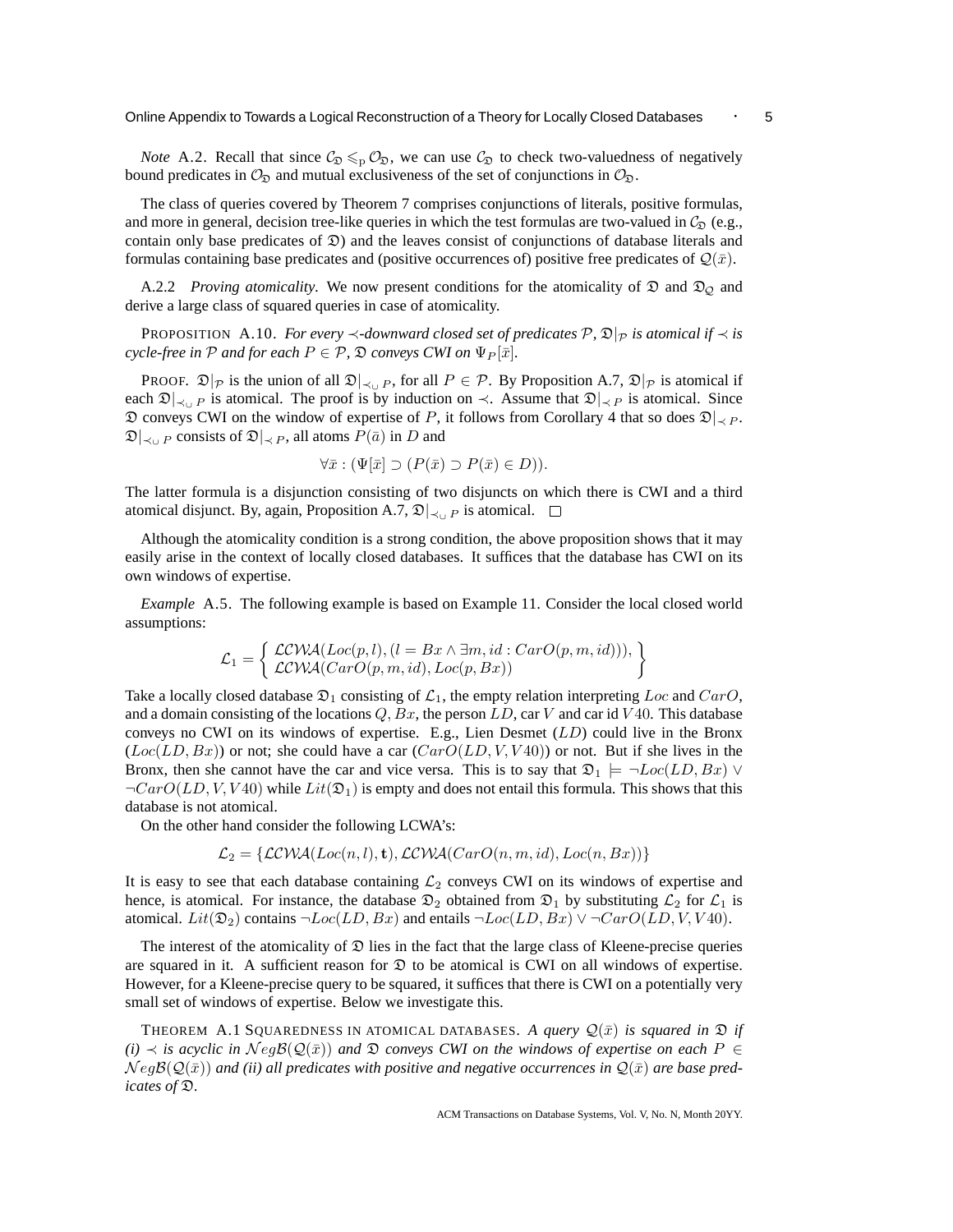## <sup>6</sup> · M. Denecker et al.

PROOF. We first show that  $\mathfrak{D}_{\mathcal{Q}}$  is atomical. The full dependency graph of  $\mathfrak{D}_{\mathcal{Q}}$  is that of  $\mathfrak D$  restricted to  $NegB(Q(\bar{x}))$  and is acyclic. The window of expertise of each positive free predicate in  $\mathfrak{D}_{\mathcal{Q}}$  is the base predicate t. Since  $\mathfrak D$  conveys CWI on the windows of expertise of negatively bound predicates, so does the stronger theory  $\mathfrak{D}_{\mathcal{Q}}$ . If follows from Proposition A.10 that  $\mathfrak{D}_{\mathcal{Q}}$  is atomical.

Since  $\mathcal{Q}(\bar{x})$  is Kleene-precise in  $\mathcal{O}_{\mathfrak{D}_{\mathcal{Q}}}$  (Proposition A.4), it is squared in the atomical database  $\mathfrak{D}_{\mathcal{Q}}$ . By Proposition A.9,  $\mathcal{Q}(\bar{x})$  is squared in  $\mathfrak{D}$ .  $\Box$ 

*Example* A.6. By Theorem A.1, the query  $\neg (Loc(LD, Bx) \land CarO(LD, V, B1))$  is squared in the atomical database  $\mathfrak{D}_2$  of Example A.5. This query is not squared in the database  $\mathfrak{D}_1$  of that example and cannot be accurately processed in it by the approximate methods. Indeed, it is a Kleeneprecise query and is certainly entailed by  $\mathfrak{D}_1$ , but this formula in unknown in  $\mathcal{O}_{\mathfrak{D}_1}$  and  $\mathcal{C}_{\mathfrak{D}_1}$ . Note that it is true in the optimal approximation of the atomical database  $\mathfrak{D}_2$ .

The class of queries covered by Theorem A.1 allows arbitrary quantification. Since  $\mathcal N eg\mathcal B(\mathcal Q(\bar x))$ is empty if  $\mathcal{Q}(\bar{x})$  is a positive query, positive queries are covered by this theorem (they were covered also by Theorem 7).

*Example* A.7. In Example 11 as in  $\mathfrak{D}_1$  of Example A.5, all predicates are positive free for  $CarO(n, m, id)$ , and none for  $\neg CarO(n, m, id)$  since  $CarO$  depends on Loc.

A.2.3 *Proving partial optimality of*  $\mathcal{C}_{\mathfrak{D}}$ . We say that  $\mathcal{C}_{\mathfrak{D}}$  is optimal in a predicate P if  $P^{\mathcal{C}_{\mathfrak{D}}}$  =  $P^{\mathcal{O}_{\mathfrak{D}}}$ . For an accurate answer to a query  $\mathcal{Q}(\bar{x})$  using  $\mathcal{C}_{\mathfrak{D}}$ , it does not suffice that the query is squared. It should also hold that  $P^{\mathcal{C}_{\mathfrak{D}}}$  is optimal for each  $P \in \mathcal{Q}(\bar{x})$ . We now present conditions for the optimality of  $\mathcal{C}_{\mathfrak{D}}$  in some set of predicates. We start with a construction proposition showing how optimality of  $C_{\mathcal{D}}$  may propagate from predicates in lower levels of  $\prec^-$  to higher levels.

PROPOSITION A.11. *For database predicate P, it holds that*  $P^{C_{\mathfrak{D}}} = P^{O_{\mathfrak{D}}}$  *if the following conditions are satisfied:*

 $-\Psi_P[\bar{x}]$  *is squared in*  $\mathfrak{D}$ ,

 $-\textit{for each atom } P(\bar{a}) \notin D, \textit{if } \mathfrak{D} \models \neg P(\bar{a}) \textit{ then } \mathfrak{D} \models \Psi_P[\bar{d}],$ 

 $-$ *for every predicate*  $Q$  *that occurs negatively in*  $\Psi_P$ ,  $Q^{\mathcal{C}_{\mathfrak{D}}} = Q^{\mathcal{O}_{\mathfrak{D}}}$ .

PROOF. By the soundness of  $C_{\mathfrak{D}}$ , it holds for every  $\bar{a} \in Dom^n$  that if  $P(\bar{a})^{C_{\mathfrak{D}}} \neq \mathbf{u}$ , then  $P(\bar{a})^{\mathcal{C}_{\mathfrak{D}}} = P(\bar{a})^{\mathcal{O}_{\mathfrak{D}}}$ . So, let us assume that  $P(\bar{a})^{\mathcal{C}_{\mathfrak{D}}} = \mathbf{u}$ . Observe that, in this case,  $P(\bar{a}) \notin D$ .

To show that  $P(\bar{a})^{\mathcal{O}_{\mathfrak{D}}} = \mathbf{u}$ , we need to construct two models  $M, M'$  of  $\mathfrak{D}$  such that  $M \models P(\bar{a})$ and  $M' \models \neg P(\bar{a})$ . Since  $P(\bar{a}) \notin D$ , we can take  $M' = D$  which is indeed a model of  $\mathfrak{D}$ . Let us now construct M. By construction of  $C_{\mathfrak{D}}$ , it holds that  $P(\bar{a}) \notin D$  and  $\Psi_P[\bar{d}]^{C_{\mathfrak{D}}} \neq \mathbf{t}$ . The sentence  $\Psi_P[\bar{d}]$  is squared in  $\mathfrak D$  and by assumption, it holds that  $Q^{\mathcal{C}_{\mathfrak D}} = Q^{\mathcal{O}_{\mathfrak D}}$  for each negatively occurring predicate Q in this formula. Therefore, the conditions of Theorem 6 are satisfied, so there is a model N of  $\mathfrak D$  such that  $N \models \neg \Psi_P[\bar d]$  and this means that  $\mathfrak D \not\models \Psi_P[\bar d]$ . By contraposition of the second assumption, it follows that  $\mathfrak{D} \not\models \neg P(\bar{a})$ , hence  $\mathfrak D$  has a model M in which  $P(\bar{a})$  is true.  $\Box$ 

The proposition above reduces the problem of the optimality of P in  $C_{\mathfrak{D}}$  to the problem of the optimality of the negatively occurring predicates in P's window of expertise. Results from earlier propositions can be used to determine whether  $P$ 's window of expertise is squared. For example, if  $\Psi_P$  is a positive formula, or a formula in which only base predicates occur negatively, then  $\Psi_P$  is squared in  $\mathfrak{D}$ .

The other condition is that  $\mathfrak{D} \models \neg P(\bar{a})$  should imply  $\mathfrak{D} \models \Psi_P[\bar{d}]$ . Equivalently, if  $\neg \Psi_P[\bar{d}]$  is satisfiable in  $\mathfrak{D}$ , then so should be  $P(\bar{a})$ . This is a condition that one would expect to be satisfied, given that the "main" axiom of  $\mathfrak D$  about  $P(\bar a)$  is as follows:

$$
\Psi_P[\bar{d}] \supset (P(\bar{a}) \supset P(\bar{a}) \in D)
$$

and this formula is satisfied in any model M in which  $\Psi_P[\bar{d}]$  is false, independent of the truth value of  $P(\bar{a})$  in M. Yet, it is possible to engineer examples in which the condition is not satisfied. If we

ACM Transactions on Database Systems, Vol. V, No. N, Month 20YY.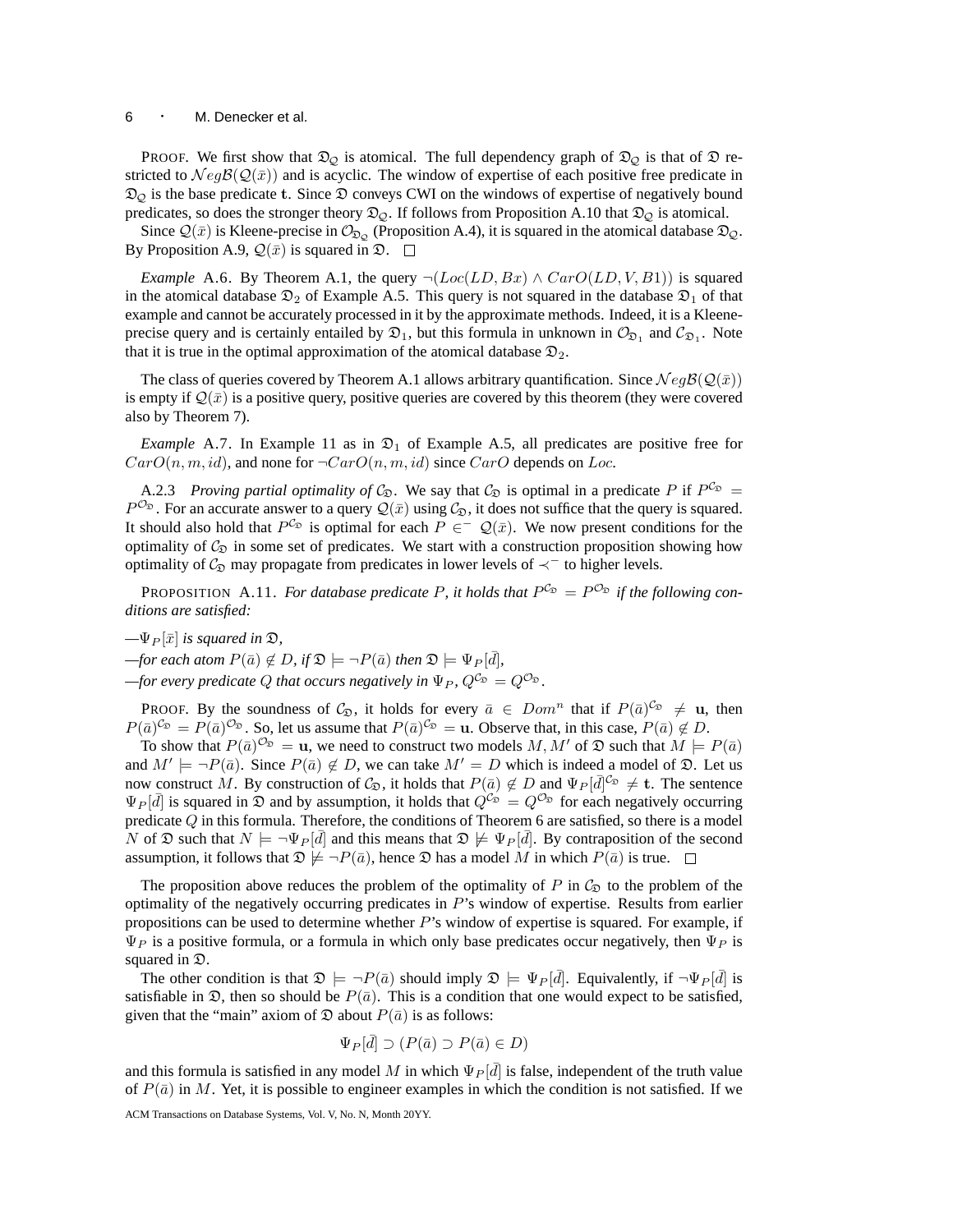start from a model M of such databases in which  $\Psi_P[\bar{d}]$  is false and we try to update M to make  $P(\bar{a})$  true, then we cause a chain of forced updates to M with the effect that ultimately  $\Psi_P[\bar{d}]$  is made true as well. In such a case, accuracy may indeed be lost, as illustrated below.

*Example* A.8. In the database  $\mathfrak{D} = (\{\}, \{\text{LCWA}(P(x), x = a \land P(a))\})$  of Example 17, precision is lost on  $P(a)$ . We have  $\mathfrak{D} \models \neg P(a)$  but  $\mathfrak{D} \not\models \Psi_P[a]$ .

*Example* A.9. The database  $\mathfrak{D} = (\{\}, \{\mathcal{LCWA}(P(x), \neg Q(x)), \mathcal{LCWA}(Q(x), P(x))\})$  of Example 18 is equivalent to  $\forall x : \neg P(x)$ , yet  $P(d)^{C_{\mathfrak{D}}} = \mathbf{u}$ , for every  $d \in HU$ .

In the two examples above, all conditions of Proposition A.11 are satisfied for  $P$  except for the second condition. In both cases, precision is lost.

Below, we present a simple syntactic condition that guarantees the second condition of Proposition A.11.

**PROPOSITION** A.12. If  $P \notin \Psi_P$  (i.e., P has no positive occurrence in its own window of  $e$ xpertise) and for all  $Q \prec^- P$  we have  $P \notin^+ \Psi_Q$ , then for each atom  $P(\bar a)$  such that  $\mathfrak{D} \models \neg P(\bar a)$ *we have*  $\mathfrak{D} \models \Psi_P[\bar{d}].$ 

Notice that the first condition is violated in Example 17, and the second condition in Example 18.

PROOF. We will prove the contrapositive, i.e., if  $\mathfrak{D} \not\models \Psi_P[\bar{d}]$  then  $\mathfrak{D} \not\models \neg P(\bar{a})$ . Let M be a model of  $\mathfrak D$  such that  $M \models \neg \Psi_P[\bar d]$ . If  $P(\bar a)$  is true in M, there is nothing to prove. So assume that  $P(\bar{a})$  is false in M. We will modify M in N such that N is still a model of  $\mathfrak{D}$  and  $P(\bar{a})$  is true in N.

Consider the set  $S_P = \{Q \in \Sigma \mid P \in^+ \Psi_Q\} \cup \{R \in \Sigma \mid \exists Q \in \Sigma : P \in^+ \Psi_Q \text{ and } Q \prec^- R\}.$ It consists of all predicates that have a positive occurrence of P in their window of expertise and all predicates that negatively depend on such predicates. It follows from the condition of the proposition that  $P \notin S_P$ . In the windows of expertise of predicates Q in the complement of  $S_P$ , P has only negative occurrences and predicates of  $S_p$  have only positive occurrences.

Define  $N$  as the structure obtained by modifying  $M$  as follows:

$$
-PN = PM \cup {\bar{d}}, i.e., P(\bar{a}) is made true;-QN = QD for Q \in SP.
$$

This modification increases P and decreases all predicates of  $\mathcal{S}_P$ ; i.e.,  $P^M \leq P^N$ ,  $Q^N \leq Q^M$  for  $Q \in S_P$ , and  $Q^N = Q^M$  otherwise. Thus, formulas with only positive occurrences of P and only negative occurrences of predicates  $Q \in S_P$  have a larger truth value in N than in M.

To verify that N is a model of  $\mathfrak{D}$ , it suffices to check that N satisfies all local closed world assumptions. Consider any instance of a local closed world assumption:

$$
\varphi \equiv \neg \Psi_Q[\bar{d}] \vee \neg Q(\bar{d}) \vee (Q(\bar{d}) \in D)
$$

Each of these formulas is satisfied in  $M$ . Let us verify that it is satisfied in  $N$  as well. There are four cases:

- $-Q = P$  and  $\bar{d} = \bar{d}$  (i.e.  $\Psi_Q$  is P's window of expertise): in this case,  $M \models \neg \Psi_P[\bar{d}]$ . The formula  $\neg \Psi_P[\bar{d}]$  contains only positive occurrences of P and only negative occurrences of predicates  $Q \in$  $\mathcal{S}_P$ , hence  $\mathbf{t} = (\neg \Psi_P[\bar{d}])^M \leq (\neg \Psi_P[\bar{d}])^N$ .
- $-Q = P$  and  $\bar{d} \neq \bar{d}$ : we have  $(\neg P(\bar{d}) \vee (P(\bar{d}) \in D))^M = (\neg P(\bar{d}) \vee (P(\bar{d}) \in D))^N$  and  $\neg \Psi_P[\bar{d}]$ contains only positive occurrences of P and only negative occurrences of predicates  $Q \in S_P$ , hence  $\neg \Psi_P[\bar{d}]^M \leq \neg \Psi_P[\bar{d}]^N$  and it follows that  $\mathbf{t} = \varphi^M \leq \varphi^N$ .  $-Q \in \mathcal{S}_P$ : N satisfies  $\neg Q(\bar{d}) \vee (Q(\bar{d}) \in D)$ , hence  $\varphi^N = \mathbf{t} = \varphi^M$ .
- $-Q \notin S_P$  and  $Q \neq P$ :  $\varphi$  contains only positive occurrences of P and only negative occurrences of predicates of  $\mathcal{S}_P$ ; hence  $\mathbf{t} = \varphi^M \leq \varphi^N$ .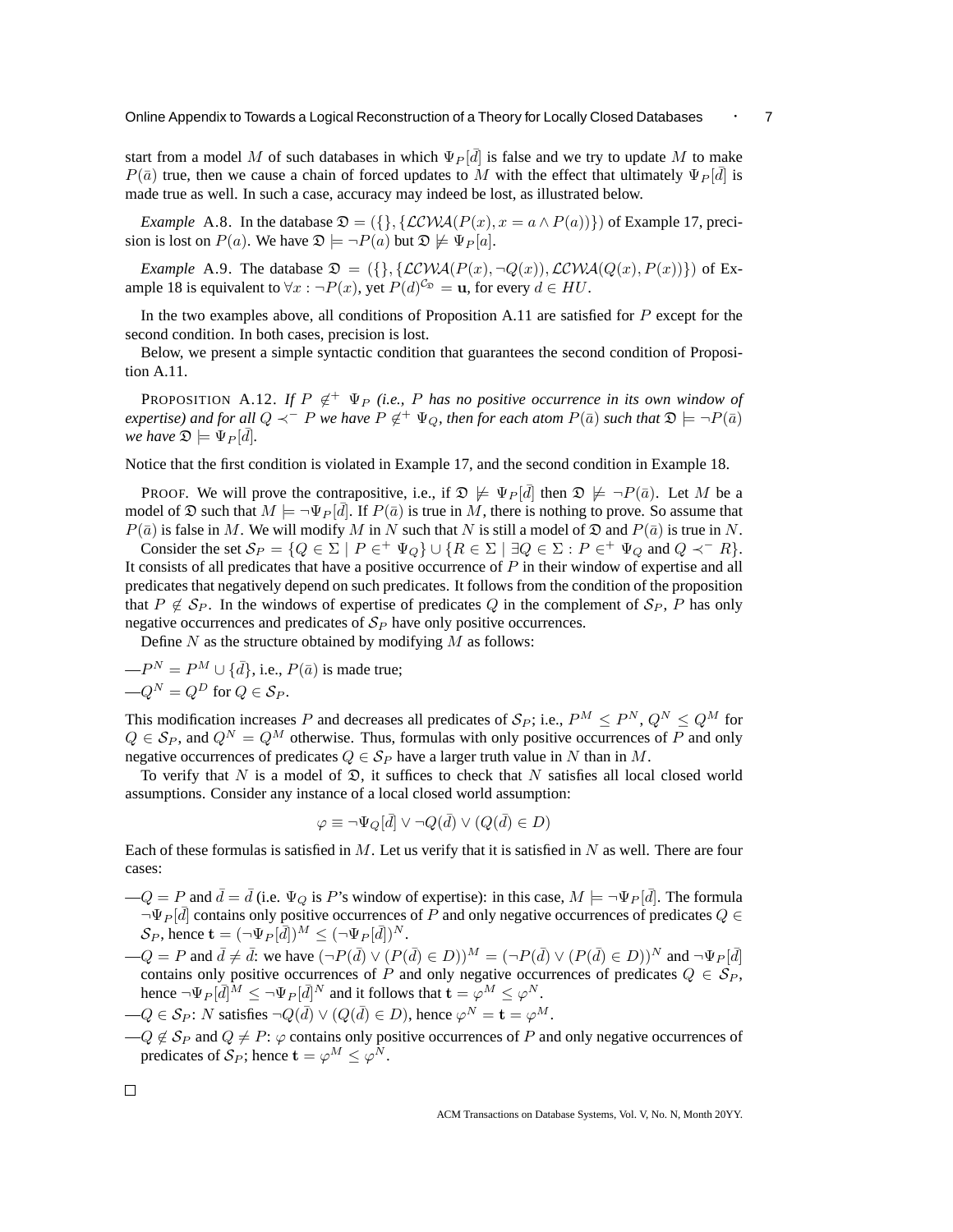Thus, P should not occur positively in its own window of expertise or of any predicate on which P negatively depends. This condition is satisfied if  $\Psi_P$  is a positive formula not containing P, or if  $P \nless P$ , i.e., the full dependency graph has no cycle in P.

The following corollary combines the above propositions.

COROLLARY A.1. For predicate P, it holds that  $P^{\mathcal{C}_{\mathfrak{D}}} = P^{\mathcal{O}_{\mathfrak{D}}}$  if the following conditions are *satisfied:*

 $-P \notin^+ \Psi_P$ ,

 $-f$ *or all*  $Q \prec^- P$ ,  $P \notin^+ \Psi_Q$ ,

 $-\Psi_P[\bar{x}]$  *is squared in*  $\mathfrak{D}$ *, and* 

 $-\text{for every predicate } Q \in \Psi_P, Q^{\mathcal{C}_{\mathfrak{D}}} = Q^{\mathcal{O}_{\mathfrak{D}}}.$ 

This corollary reduces the problem of proving optimality of  $\mathcal{C}_{\mathfrak{D}}$  in a predicate P to the problem of proving optimality of  $C_{\mathfrak{D}}$  in predicates  $Q \in \Psi_P$ . It allows us to prove the optimality theorem.

PROOF OF THEOREM 8. The theorem states: Let  $\mathfrak{D} = (D, \mathcal{L})$  be a locally closed database. It holds that  $P^{\mathcal{C}_{\mathfrak{D}}} = P^{\mathcal{O}_{\mathfrak{D}}}$  if  $\prec$  is acyclic in  $\prec_{\cup} P^3$  and for each  $Q \in \prec_{\cup} P$ :

$$
-Q \notin^+ \Psi_Q,
$$
  
—for all  $R \prec^- Q, Q \notin^+ \Psi_R$ ,  

$$
-\Psi_Q[\bar{x}]
$$
 is squared in  $\mathfrak{D}$ .

To prove it, observe that  $\prec^-$  is a strict (well-founded) order on the set  $\prec_{\cup} P = \{P\} \cup \{Q \mid Q \prec^+ \}$  $P$ . It is easy to see that for each predicate in this set, the first three conditions of Corollary A.1 hold. By iterated application of this corollary along  $\prec^-$ , we obtain that  $Q^C\Omega$  is optimal, for all Q in this set. The theorem follows.

*Example* A.10. The windows of expertise in the database of Example 11 and also of  $\mathfrak{D}_1$  in Example A.5 are positive formulas. Hence, although  $\prec$  is cyclic, the predicates Loc and CarO have optimal interpretation in  $\mathcal{C}_{\mathfrak{D}}$ . Nevertheless, as shown in Example A.6, the Kleene-precise query  $\neg(Loc(LD, Bx) \land CarO(LD, V, B1))$  can not be answered accurately by the approximate methods because  $\mathfrak{D}_1$  is not atomical.

By a combination of Theorem 8 and Theorem A.1, we also have the following result.

THEOREM A.2 COMPLETENESS IN PARTIALLY ATOMIC DATABASES. *It holds that*  $Cert_{\mathcal{C}_{\mathcal{D}}}(\mathcal{Q}(\bar{x})) = Cert_{\mathcal{D}}(\mathcal{Q}(\bar{x}))$  *if (i)*  $\prec$  *is acyclic in*  $Neg(\mathcal{Q}(\bar{x}))$  *and*  $\mathcal{D}$  *conveys CWI on*  $\Psi_P$  for each  $P \in NegB(Q(\bar{x}))$  and (ii) only base predicates of  $\mathfrak D$  occur both positively and *negatively in*  $\mathcal{Q}(\bar{x})$  *and in*  $\Psi_P$ *, for each*  $P \prec^- \mathcal{Q}(\bar{x})$ *.* 

PROOF. The conditions of this theorem entail those of Theorem A.1. As a consequence,  $\mathfrak{D}_{\mathcal{Q}}$  is atomical and  $\mathcal{Q}(\bar{x})$  is squared in  $\mathfrak{D}$ . Since  $\prec$  is acyclic in  $\mathcal{N}eg\mathcal{B}(\mathcal{Q}(\bar{x}))$ , the acyclicity conditions of Theorem 8 and Theorem 9 are trivially satisfied, and by the atomicality of  $\mathfrak{D}_{\mathcal{Q}}$ , for each database predicate  $P \prec^- \mathcal{Q}(\bar{x})$ ,  $\Psi_P$  is squared in  $\mathfrak{D}$ . It follows from Theorem 8 that  $P^{\mathcal{C}_{\mathfrak{D}}}$  is optimal for each  $P \prec^- \mathcal{Q}(\bar{x})$ , and by Theorem A.1 that  $Cert_{\mathcal{C}_{\mathcal{D}}}(\mathcal{Q}(\bar{x})) = Cert_{\mathcal{D}}(\mathcal{Q}(\bar{x}))$ .  $\Box$ 

## B. A CIRCUMSCRIPTIVE APPROACH TO THE LCWA

In this appendix, we consider an alternative approach, based on circumscription [McCarthy 1980; Lifschitz 1994], for representing the closed-word assumption by second-order formulas. As shown below, this approach is equivalent to the LCWA representation in Section 2.

Consider, for instance, the expression  $LCWA(CarO(x, y, z), x = MC)$  in the context of Example 2. The meaning of this local closed-world assumption may be rephrased by stating that the

<sup>&</sup>lt;sup>3</sup>Recall that this set is defined as  $\{P\} \cup \{Q|Q \prec P\}$ .

ACM Transactions on Database Systems, Vol. V, No. N, Month 20YY.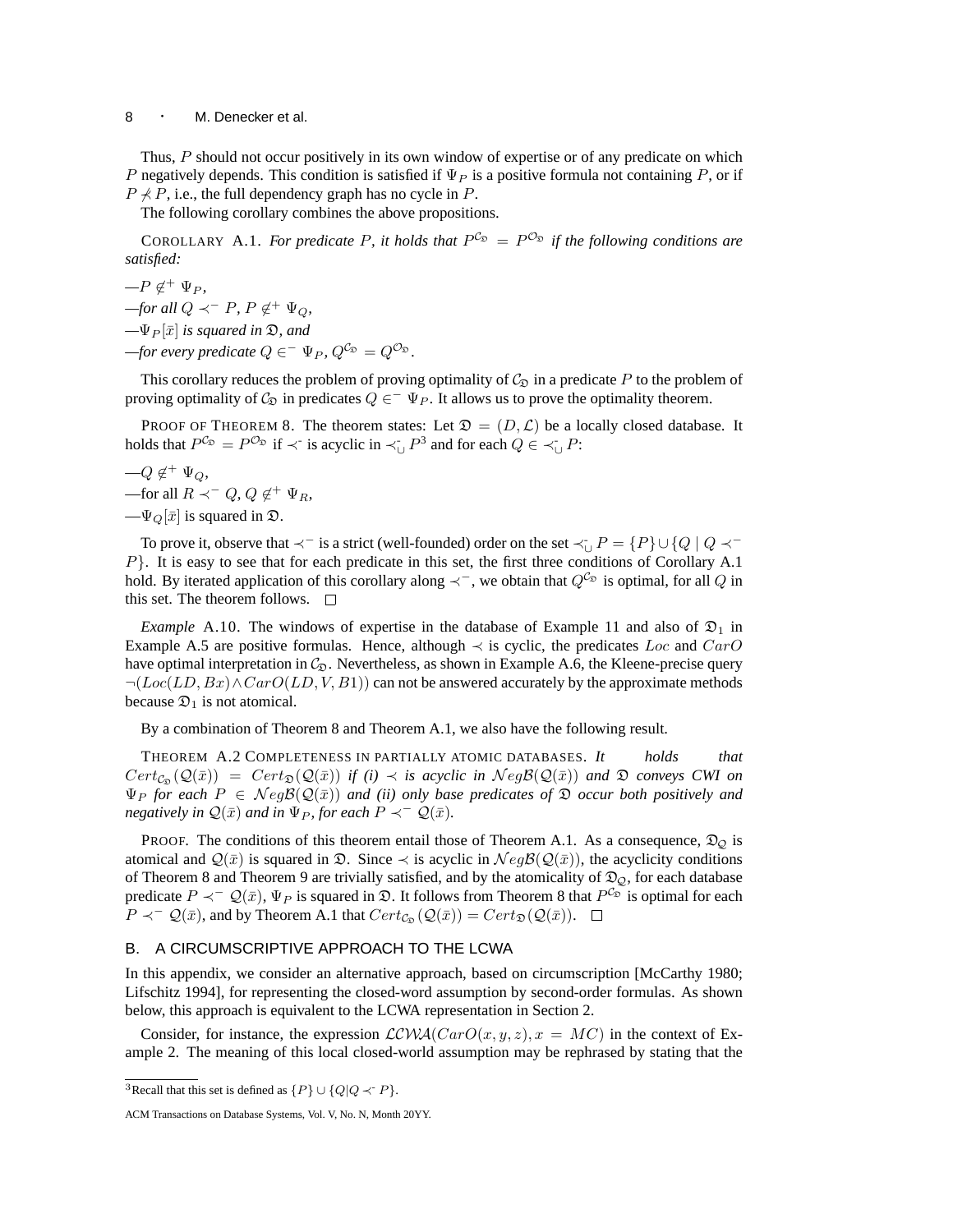restriction of the predicate  $CarO(x, y, z)$  to the tuples with  $x = MC$  should be *minimally* satisfying the database, i.e., no tuples can be deleted from it without falsifying tuples from  $D$ . This minimization can be expressed through a circumscription-like second order axiom, as given in the next definition. It is not surprising, therefore, that a variant of the notion of local closed-world assumption presented here has already been expressed in terms of circumscription (see the discussion on the work of Doherty et al. [2000] in Section 6.)

*Definition* B.1 *pseudo-circumscriptive form of a LCWA*. Let  $\theta = \mathcal{LCWA}(P(\bar{x}), \Psi[\bar{x}])$  be a local closed-world assumption for a database instance D. The *pseudo-circumscriptive form* of θ is the following (second-order) formula, denoted  $C_D(\theta)$ :

$$
\forall X : \left( \bigwedge_{P(\bar{d}) \in D} X(\bar{d}) \supset \left( \forall \bar{x} : \left( \Psi(\bar{x}) \supset (X(\bar{x}) \supset P(\bar{x})) \right) \supset \right) \right)
$$
  

$$
\forall \bar{x} : \left( \Psi(\bar{x}) \supset (P(\bar{x}) \supset X(\bar{x})) \right) \right),
$$

where  $X$  is a predicate variable with the same arity as  $P$ .

 $C_D(\theta)$  is called pseudo-circumscriptive since it differs from a pure circumscription schema by introducing the first-order formula  $\Psi$  into the representation. Just as in Definition 4,  $\Psi$  represents the context in which P should be minimal.

The axiom states that for each relation X that contains all tuples in  $P^D$ , if X is smaller than P within the window of expertise of  $P$ , then  $P$  is smaller than (and hence, identical to)  $X$  within this window. Stated in a contrapositive way, it is impossible to delete from  $P$  a nonempty set of tuples in  $P's$  window of expertise without violating the database.

*Definition* B.2. Let  $\mathfrak{D} = (D, \mathcal{L})$  be a locally closed database. Denote  $\mathfrak{C}(\mathfrak{D})$  the following set of sentences:

| Soundness:                                                   | $\bigwedge_{A\in D} A$                                      |
|--------------------------------------------------------------|-------------------------------------------------------------|
| Local Completeness:                                          | $\bigwedge_{\theta \in \mathcal{L}} \mathcal{C}_D(\theta).$ |
| Domain Closure Axiom ( $\mathsf{DCA}(Dom^{\mathfrak{D}})$ ): | $\forall x: (\bigvee_{C \in Dom \mathfrak{D}} x = C)$       |
| Unique Name Axiom ( $UNA(Dom^{\mathfrak{D}})$ ):             | $\bigwedge_{C \neq C' \in Dom \mathfrak{D}} C \neq C'$      |

THEOREM B.1. *For every database*  $\mathfrak{D}$ *,*  $\mathcal{M}(\mathfrak{D})$  *is equivalent to*  $\mathfrak{C}(\mathfrak{D})$ *.* 

PROOF. The two theories are identical with exception of the local completeness axioms. Let M be any model satisfying the soundness axiom  $\bigwedge_{A \in D} A$ . We will show that M satisfies

$$
\forall \bar{x} : \left( \Psi(\bar{x}) \supset \left( P(\bar{x}) \supset \left( P(\bar{x}) \in D \right) \right) \right) \tag{1}
$$

iff it satisfies

$$
for all X: \left(\bigwedge_{\substack{P(\bar{d}) \in D \\ (a)}} X(\bar{d}) \supset \left(\underbrace{\forall \bar{x}: \left(\Psi(\bar{x}) \supset (X(\bar{x}) \supset P(\bar{x})) \right)}_{(b)} \supset \left(\underbrace{\forall \bar{x}: \left(\Psi(\bar{x}) \supset (P(\bar{x}) \supset X(\bar{x})) \right)}_{(c)} \right) \right).
$$
\n(2)

Indeed, suppose first that M satisfies the formula in (1) and that  $M'$  is an extension of M with an interpretation for X that satisfies the subformula (a) of (2). To show that M' satisfies (b)⊃(c), we ACM Transactions on Database Systems, Vol. V, No. N, Month 20YY.